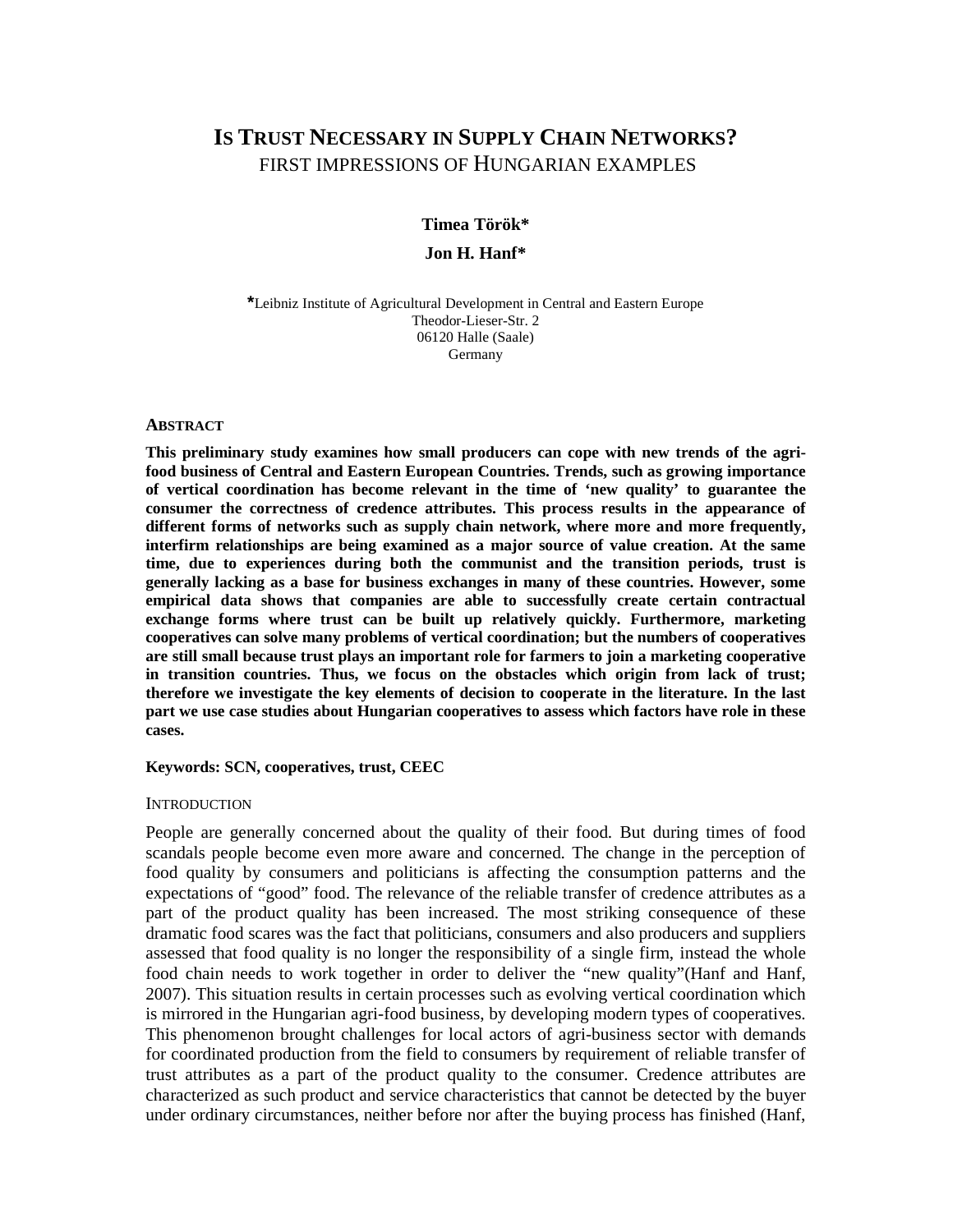2000; Picot et al., 2001). They are often affiliated with the production process, and risk related attributes are generally part of the product itself. Bounded rationality, asymmetric information and time restraints are factors that create a situation in which consumers are not able or not willing to prove the quality of food products. Most of the trust attributes are considered to be components of quality by the consumers. In the progress of sophistication of the control- and measurement technologies credence attributes alter to experience attributes (Hanf and Drescher, 1994). With this object actors have to develop monitoring, food safety, traceability, quality standards, communication technology. They must also have understanding of changes in marketing, good knowledge about the market and consumers, and the ability to follow the trends of product development and new innovations (Juhász and Kürthy, 2006).

To fulfill such requirements, more strictly coordinated supply chains have been evolved. Quite often such chains are formed of independent but collaborating enterprises called supply chain networks. According to Lazzarini et al. (2001) and Omta et al. (2001), "supply chain networks are commonly characterized as firms that are embedded within a complex network of horizontal (i.e. strategic alliances, joint ventures) and vertical (buyer and supplier) relationships" (Ng et al., 2003). Such as supply chain network also could be defined as a strategic network (Hanf et al., 2004). According to Burr (1999), intensity of the relations in strategic network is high and set for a long term. Traditionally, the management of such supply chains focused on operational aspects, but there is a benefit in considering retail supply chain strategy in terms of relationship building among retailers and their key supply chain members (Mentzer et al., 2000). Mentzer et al. (1999) defined supply chain management as "the systemic, strategic coordination of the traditional business functions and the tactics across these business functions within a particular company and across businesses within the supply chain (that consists of multiple firms), for the purposes of improving the long-term performance of the individual companies and the supply chain as a whole". This suggests supply chain management is the management of close interfirm relationships, so understanding interfirm relationships is important for successful development in a supply chain network (Mentzer et al., 2000).

In context of cooperative interfirm relationships, the importance of trust has increased because of its benefits such as reduction of transaction costs, increased information sharing, and willingness to invest in specific interfirm relationships. Several researchers worked on trust from theoretical and empirical perspectives (Das and Teng, 1998; Zaheer et al., 1998; Dyer and Chu, 2003; Laaksonen et al., 2008). The research of Lindgreen et al. (2005) shows that trust, defined as "a willingness to rely on an exchange partner in whom one has confidence" (Moorman et al., 1993), is seen as the most important foundation for relationship marketing (Andaleeb, 1996; Crosby et al., 1990; Morgan and Hunt, 1994) because of the lack of trust has frequently been mentioned between the chain actors (Srivastava, 1999; Urlings et al., 2000). Furthermore, in the context of procurement systems, which are characterized by contractual relationships between buyers and sellers, the level of trust is an important factor influencing participation.

In this condition each actor in the supply chain network needs to collaborate in order to fulfill the requirements of consumers. It means suppliers also need to cope with developments in coordination with other actors of the chain. It is especially difficult for small producers in Central and Eastern European Countries like Hungary, where almost the half of agricultural production is produced by them; they make up almost 90% of the number of producers. These small farmers have difficulties in the above mentioned requirements. If they want to integrate in the new market environment, one possible way is to cooperate horizontally. Cooperatives may solve many problems in situation of vertical coordination; however the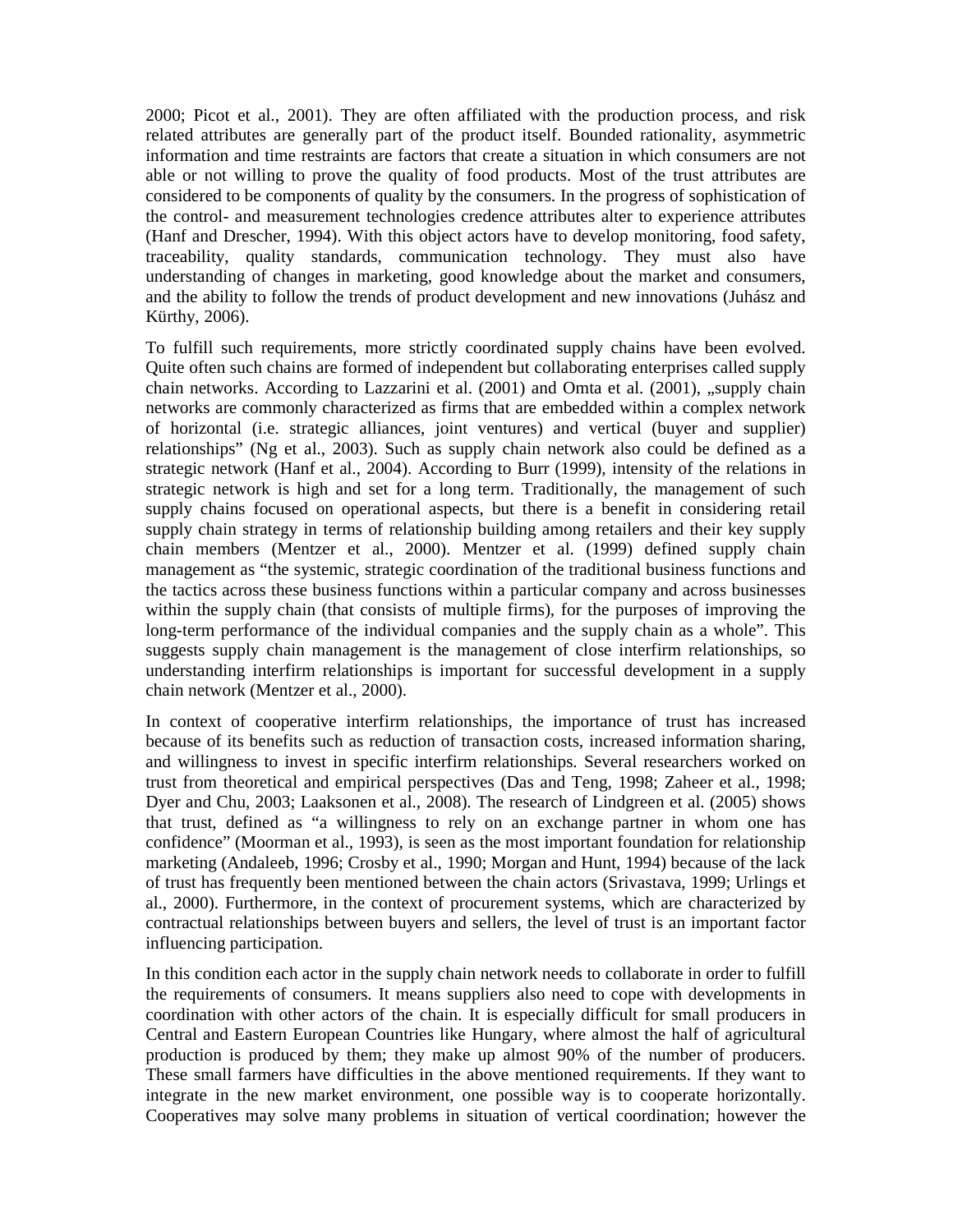numbers of cooperatives are still low in transition countries (Fertő and Szabó, 2002). A number of case studies indicate that small farmers are slow to realize this because the negative experience with collective farming from the Communist period has made a significant impact upon farmers` attitudes toward any form of cooperation (Csáki and Forgács, 2008). One of the possible explanations for this phenomenon is the lack of trust among farmers, and between farmers and their partners (Bakucs et al., 2007).

### OBJECTIVE AND RESEARCH QUESTIONS

In context of supply chain networks, where cooperative interfirm relationships have become important, it is obvious that the role of trust has also become relevant. In this situation, the question is arising whether trust is the only influencing factor of a successful cooperation. To be able to answer the question it is needed to know what the key elements are in the decision to cooperate. Therefore, this preliminary paper investigates factors which might have impact in the decision to cooperate like expectation, confidence, cooperativeness as well as trust.

Thus, the rest of the paper is organized as follows. The first section describes key elements of the decision to cooperate. It starts with general definitions of cooperation, and than states characteristics of main components. As we attempt to clarify the role of trust in this decision, we need to define it and investigate the bases and effect of trust. The second section discusses the role of the theoretically described key elements as well as trust in "real" examples of cooperation. We use successful cases for integration of small producers to modern procurement system in a CEEC. It is provided by three studies about Hungarian cooperatives which were conducted by Juhász and Kürthy (2006) Bakucs et al. (2007), Forgács (2008).

# THEORETICAL FRAMEWORK

Scientists realized the importance of trust in cooperative relationships and systematic research on trust in context of cooperation crosses already more than 30 years. It is because the word "trust" is so confusing (Shapiro, 1987) and broad (Williamson, 1993; McKnight et al., 1998). Several researchers worked on trust from theoretical and empirical perspectives (Das and Teng, 1998; Zaheer et al., 1998; Dyer and Chu, 2003; Laaksonen et al., 2008). Besides many definitions, there are several classifications by different criteria like its strength, quality, relational level, contents, development processes, as well as work on topic of trust development and dynamics of trust is also researched. Thus, trust as an important element in the decision to cooperate has been widely researched, therefore, the current approach defines trust in a way that distinguishes trust from other similar constructs (cooperativeness, confidence, expectation) in the decision to cooperate, which often have been confused with trust in the literature (Mayer et al., 1995) and we only define trust and introduce a classification by bases of trust (Belaya et al., 2008) to illustrate the influencing connections between trust and other constructs in the decision to cooperate.

# KEY ELEMENTS OF DECISION TO COOPERATE

Cooperation can be defined as a process by which individuals, groups, and organizations come together, interact, and form different relationships for mutual gain or benefit (Smith et al., 1995). Since such cooperation consists two or more actors, who must consider that each firm has different motives, reasons and preconditions for joining, firms usually are not equable; cooperation might be discouraged (Hanf and Dautzenberg, 2006). Such heterogeneity could cause a number of inefficiency problems like; agency problems, commitment problems, decision-making problems, opportunistic behavior, coordination problems, and strategy-related problems (Hanf and Schweickert, 2007). Furthermore, other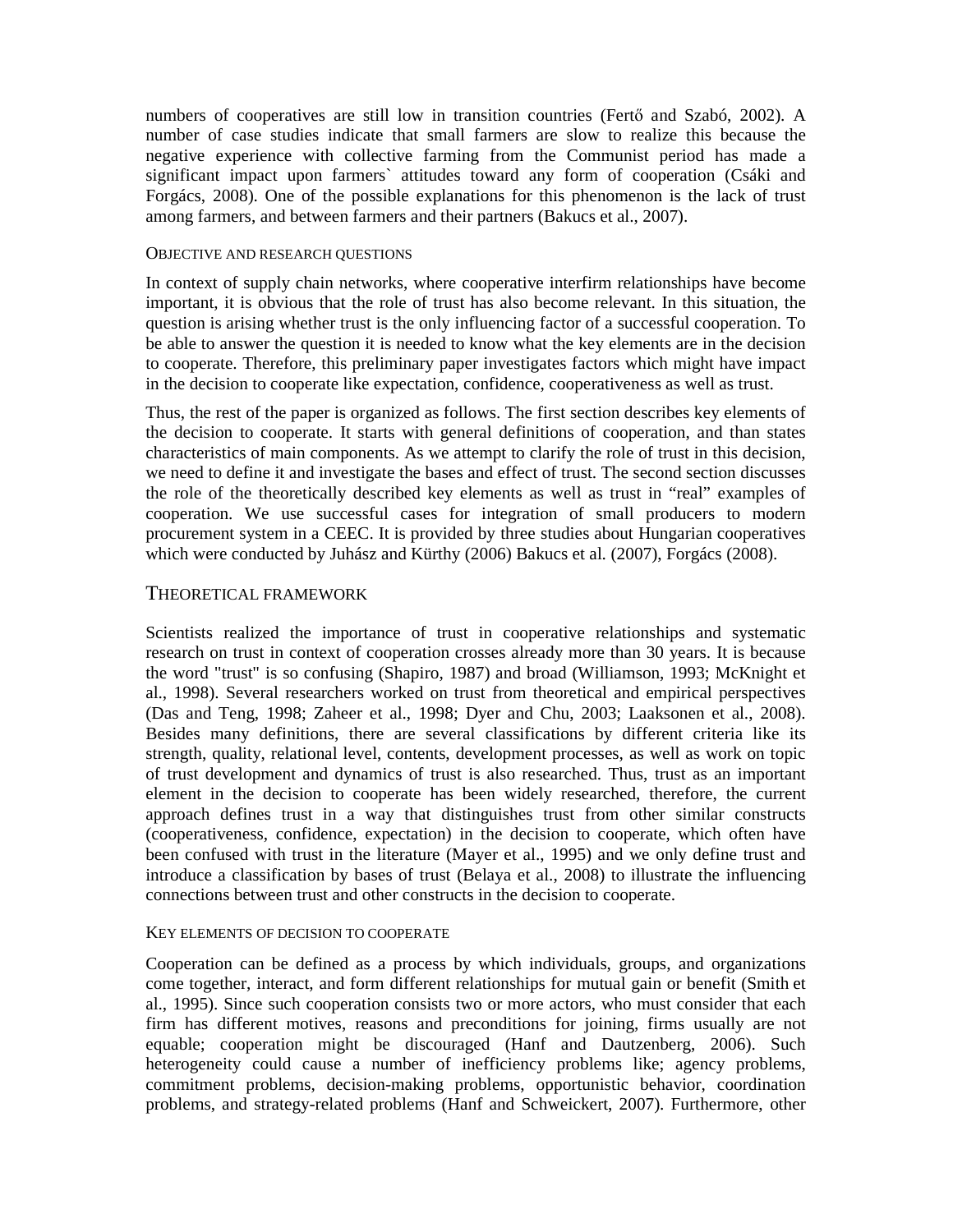factors might be an obstruction of fluent cooperation action. For example, cooperation does not always create short-term advantages for the firms involved, but they also absorb resources – especially during their establishment, because it is beneficial in the long-term.

Because of such problems firm needs to have clear expectation and certain level of confidence in others' action in the decision to cooperate. But often it is not possible to get enough level of them in which case actors need general cooperativeness.

*Figure 1. Decision to cooperate* (own source)



In the figure 1 we illustrated our preliminary ideas about the structure of these 3 constructs in the decision to cooperate, which will be investigated with their bases in the following parts of the work.

# **Expectation**

Firms have to recognize cooperation as a mean to overcome limitations of their resources based on their calculations. Firms also have to understand that cooperation is a lever that increases their profits. Overall, firms must understand cooperation as a unique source for pursuing strategic objectives by achieving cooperation benefits (Echols and Tsai, 2005; White and Siu-Yun Lui, 2005; Zaheer and Bell, 2005; Hanf and Dautzenberg, 2006). For example in modern supply chain networks firms can exploit technological spillovers." (Shan et al., 1994), reduce the need for costly direct monitoring, lower resource demands than full ownership - because individual firms do not have to supply all resources (Combs and Ketchen, 1999) by having access to complementary assets (Rothaermel, 2001). Interfirm cooperation can be useful way to have alternative ways of reducing transaction costs (Shaw et al., 2000). It can help to overcome long-term contract's constraints to have important safeguard mechanism mitigating external and internal hazards and to encourage long-term evolutions (Luo, 2002). Firms in cooperation can easier build a brand name, design products (Heide and Miner, 1992; Combs and Ketchen, 1999) learn (Powell, Koput, and Smith-Doerr, 1996) reveal information (Ross and Conlon, 2000) for example new technology from partners and to develop new product (Rothaermel, 2001), gaining complementary skills by getting into sources of know-how located outside the boundaries of the firm (Ring and Van De Ven, 1992). Furthermore, firms have better chance to comply with external pressure (Hanf and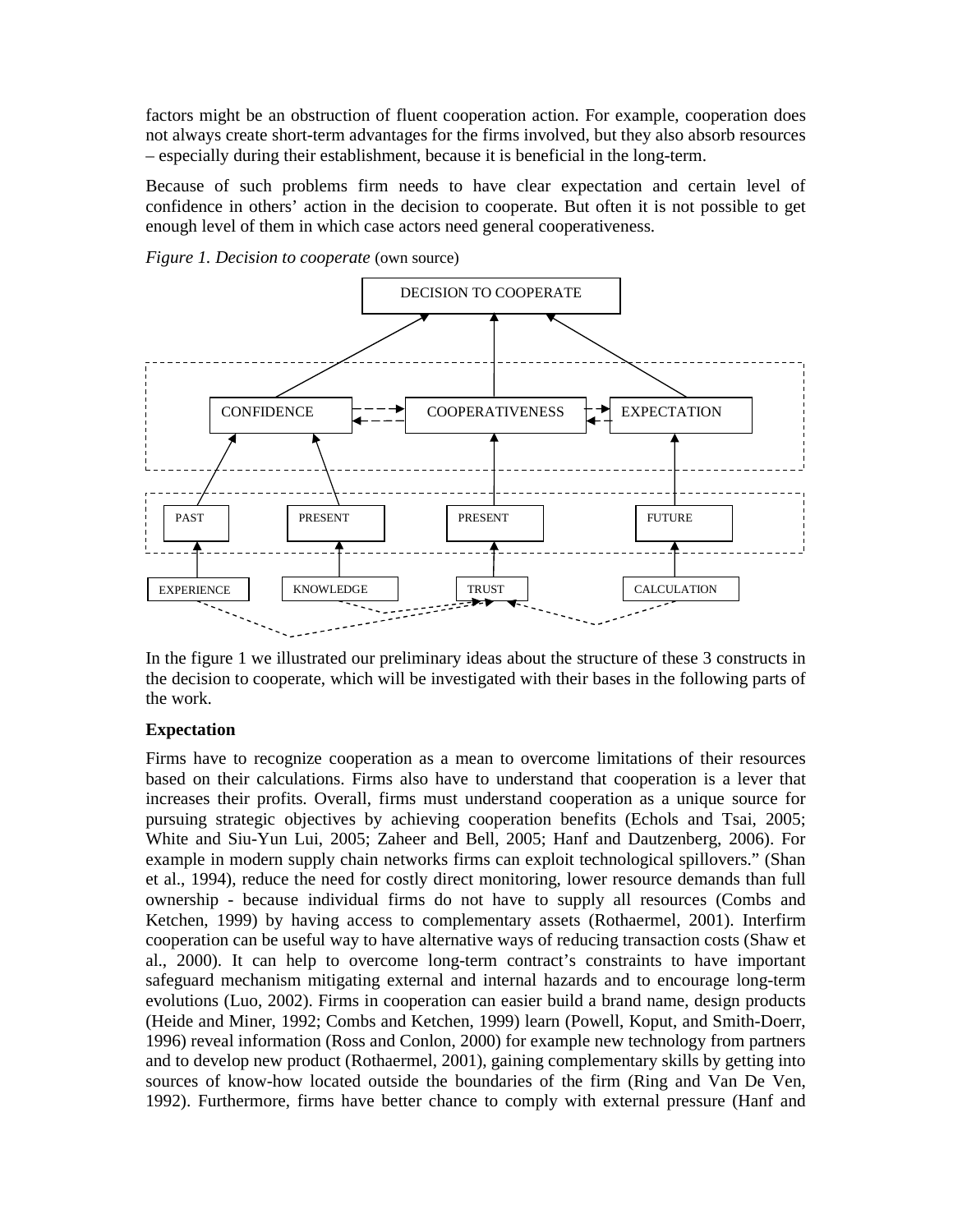Dautzenberg, 2006). This is particularly true in the context of the agri-food business since the "new food quality" is being produced as the result of the cooperation between all stages of the food chain (Hanf and Hanf, 2007; Theuvsen, 2004; Obersojer and Weindlmaier, 2006; Menard and Klein, 2004).

# **Confidence**

In this situation, firms demand to perceive certainty that their partners will act in a responsive manner and garner enough confidence. In order to understand more the role of confidence in the decision of cooperation, it is necessary to clarify what confidence means. Generally, Das and Teng (1998) defined confidence in partner cooperation as "a firm's perceived level of certainty that its partner firm will pursue mutually compatible interests, rather than act opportunistically". At the same time, in some definitions trust is equally defined "… as the confidence held by one party in its expectations of the behavior and good-will of another party regarding business actions" (Ring and Van de Ven, 1992; Zucker, 1986; Mayer et al., 1995; Carson et al. 2003). Such confidence can be based on experience in the past or on knowledge in the present.

# *Insert Table 1 around here*

For example, experience based confidence develops by having close and trusting relations (Moran, 2005), or gaining satisfaction with past outcomes indicates equity in the exchange (Ganesan, 1994); or if the partner firm fulfills positive expectations (Gulati and Nickerson, 2008). Consequently, the firms can gain confidence in each other over time having evidence about past performance (Siegrist et al., 2003; Earle and Siegrist, 2008, McEvily et al., 2003).

If there is no experience with partners, firm can also have confidence by having knowledge about clearly defined role responsibilities, clarified expectations (Nygaard and Dahlstrom, 2002, Perrone et al., 2003), shared experience (Kor, 2006) rich experience of older executives (Golden and Zajac, 2001), formal mechanisms of coordination, informal organization, such as shared experience, culture, leadership, norms, and precedent (Gulati et al., 2005), control (Das and Teng, 1998), sharing of values (Jones and George, 1998; Earle and Siegrist, 2008), reciprocal or joint commitment inputs (Gundlach et al., 1995).

# **Cooperativeness**

It is often impossible to monitor every detail in most exchanges; firms must always have a minimum level of cooperativeness. Cooperativeness is the attribute that defines the players' willingness to cooperate. According to the literature the following factors have effect on actors' willingness to cooperate.

- Likely future interactions The greater the amount, "the less important is the payoff in a current period relative to the number of potential opportunities for reward or retaliation, and the lower is the relative risk of current cooperation" (Heide and Miner, 1992).
- Expectation of future cooperation It reduces the incentive for opportunistic behavior (Nooteboom et al., 1997).
- Expectations of pay-offs from future cooperative behavior It support cooperation in the present (Poppo and Zenger, 2002).
- Expectation of another party's willingness to cooperate It is positively correlated with an individual's decision to take risks and cooperate with the other party (Dawes, 1980). When individuals are committed to a collectivity, they are more loyal to it and are more willing to invest their time, effort, and attention on behalf of it (Whitener et al., 1998; McEvily et al., 2003).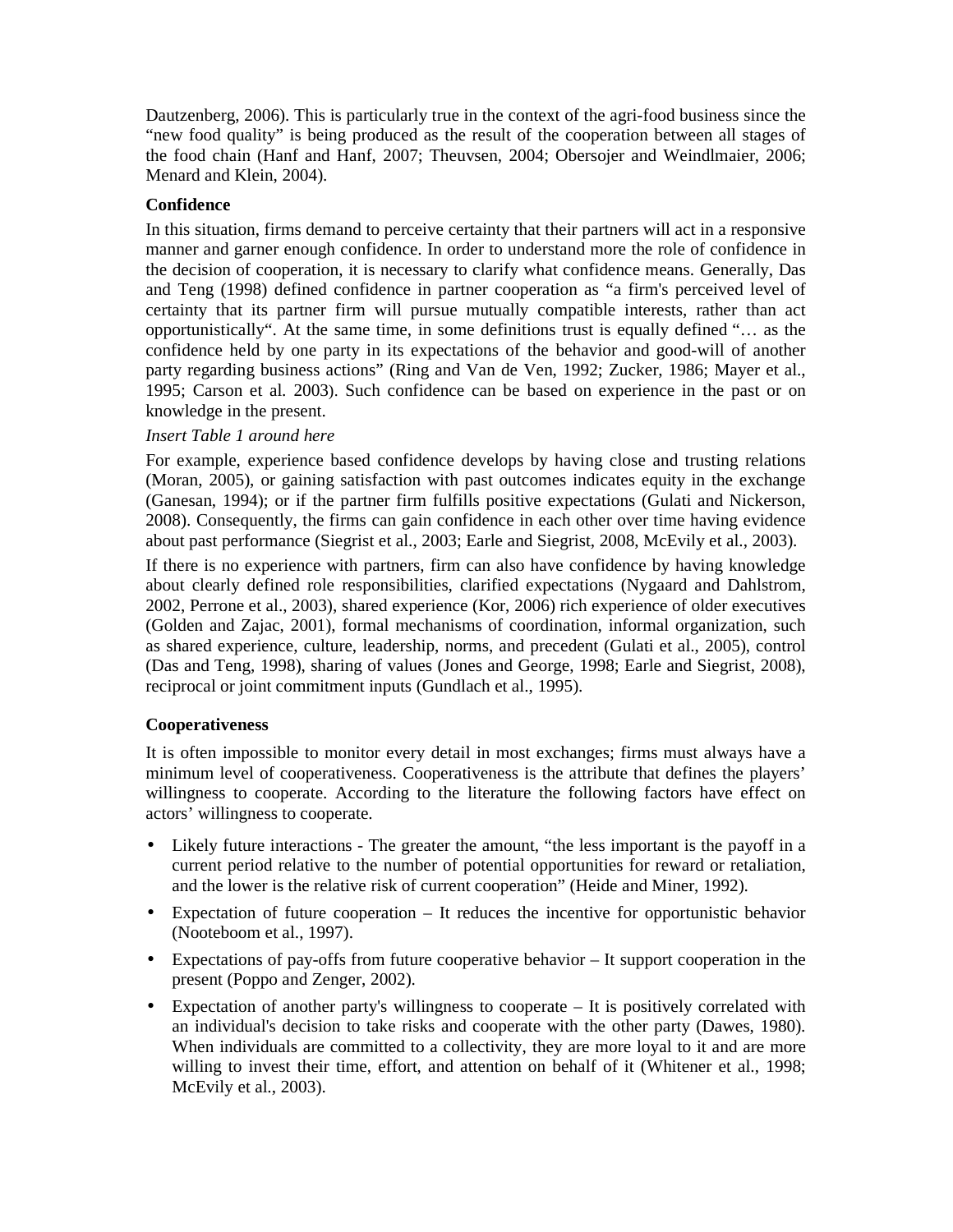- Collective learning Primarily involves learning about the partner in a manner that enables more efficient cooperation (Inkpen 2000).
- Similarities in goals and values "when ingroup members perceive similarities in goals and values, they believe that other ingroup members are more likely to behave in accordance with these values (i.e., beliefs about ingroup members' integrity) and that ingroup members are more likely to care about goals that are good for all group members (i.e., beliefs about in-group members' benevolence)" (Williams, 2001; McEvily et al., 2003).
- Trust that is based on past experience, interactions and partners attributes It develops the relationship maturity and influence the willingness to put oneself at risk.

### *Trust*

Often citied definition of trust is "willingness to be vulnerable," proposed by Mayer, Davis, and Schoorman (1995). In other words define "trust" to mean that one believes in, and is willing to depend on, another party (McKnight et al., 1998). It is "a pre-eminently modern phenomenon, resting, ultimately on the self-regulating, autonomous individual" (Seligman, 1998). "Trust is the degree to which the trustor holds a positive attitude toward the trustee's goodwill and reliability in a risky exchange situation" (Gambetta, 1988; Nooteboom et al., 1997; Ring & Van de Ven, 1992; Das and Teng, 1998). Trust requires a previous engagement on a person's part, recognizing and accepting that risk exists (Mayer et al., 1995). So, former risk must be recognized and assumed, meaning that trust develops over time. Trust by this definition is independent of contractual provisions or controls in an exchange; it is a personal trait that influences commitment decisions in the sense that it affects an individual's assessment of the benevolence of other actors (Lazzarini et al., 2008). The definition of trust is the willingness of a party to be vulnerable to the actions of another party, irrespective of the ability to monitor or control the other party (Mayer et al., 1995). "Control or confidence is what you have when you know what to expect in a situation; trust is what you need to maintain interaction if you do not" (Seligman, 1998). Therefore, trust is needed when there is no basis for confidence, like when behavior cannot be predicted or when strangers are part of the interaction. Trust is necessary when the other is unknown, or behavior cannot be imputed or predicted, because either there is no system within which sanctions can be imposed or there is no underlying sense of or terms of familiarity or sameness that would allow such prediction (Seligman, 1998).

There are number of classifications of trust but we consider the following five kinds, according to their origin: calculus-based, experience-based, cognition-based, goodwill, and affect-based trust (Belaya et al., 2008). Calculus-based trust is based on both the fear of punishment for violating trust and rewards for preserving it (Lewicki & Bunker, 1996). Trust can also originate from experience that has developed into a routine behavior, thus, it is named experience-based trust (Woolthuis et al., 2002). Trust may also evolve from knowledge and inference of the partner's abilities, traits, goals, norms, values, which is referred to as cognition-based or economic trust (Larson, 1992; Gulati, 1995; McAllister, 1995; Shapiro, 1987). Before the actual relationship begins, goodwill trust forms out of an initial value which is based on inclination or willingness to trust (Mayer et al., 1995). This inclination may be determined by survival conditions, experience and socialization, traits of people and/or firm culture, or institutional environment. Furthermore, the cooperation attitude is heavily influenced by this type of trust. At the moment of entering a trustful relationship, firms already possess the willingness to trust each other. Another kind of trust based on loyalty, care, warmth, friendship or empathy for the other partner, and is called affect-based trust (McAllister, 1995), This type of trust can also originate from kinship (Ouchi, 1980),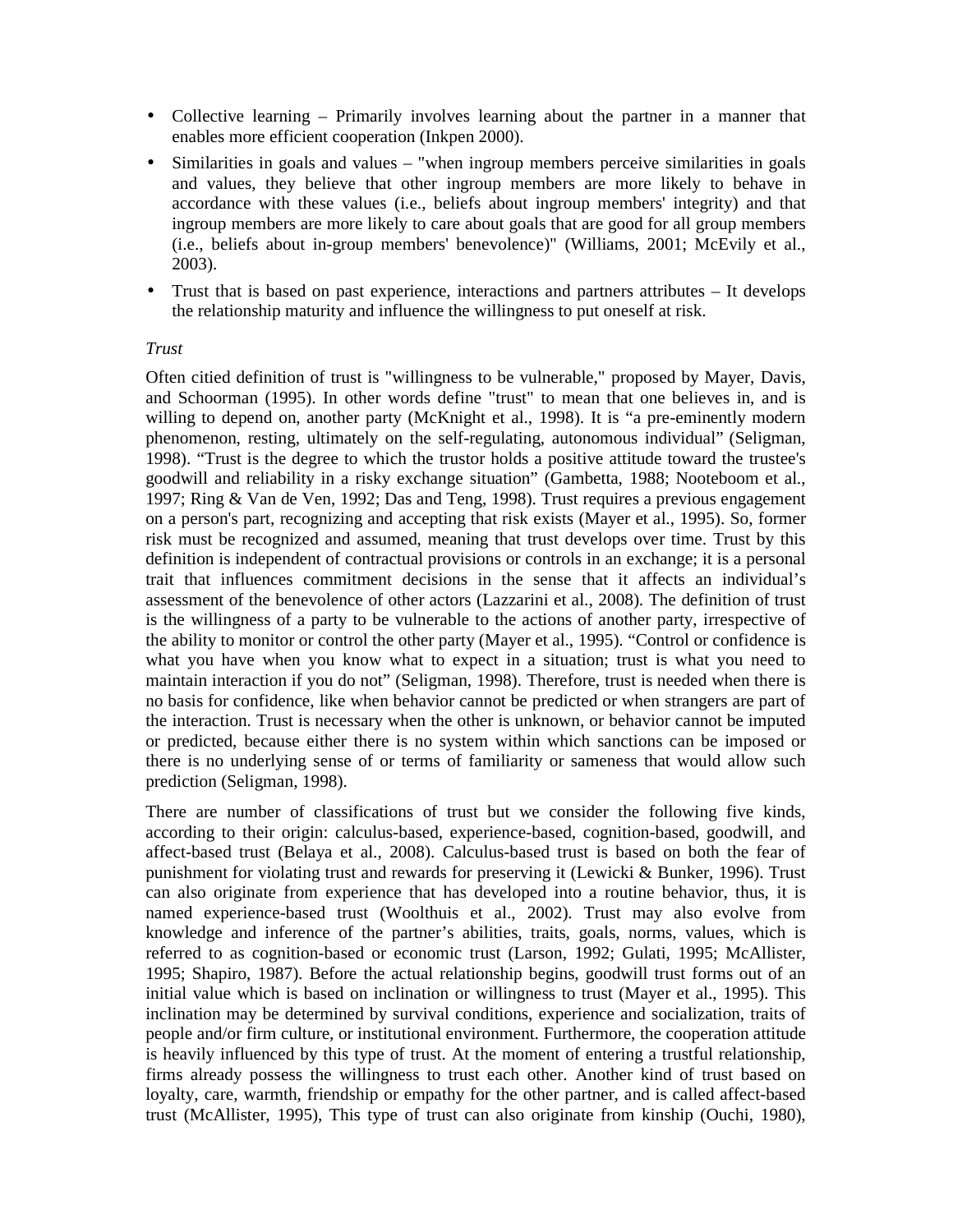similarity or mutual identification on the basis of shared cognitive frameworks (Hellriegel et al., 1992; Gulati, 1995; Burt, 1992). A company's good image and reputation could serve as an example of such type of trust.

# HUNGARIAN CASE STUDIES

In this part, we investigate the role of the above mentioned three constructs of decision to cooperate in "real" examples of integration of small producers to modern procurement system in Hungary. We chose three studies about cooperatives which were conducted by Juhász and Kürthy (2006), Bakucs et al. (2007), Forgács (2008). They investigated the success factors in five different cooperatives.

# **AVIUM agricultural cooperative and AVIUM 2000 poultry processing cooperative**

The poultry farmers around Besnyő founded AVIUM agricultural cooperative in 1993 after the new cooperative law was accepted by the parliament. AVIUM concentrated the supply of live chickens and organized joint procurement of inputs. To fill a market niche and to gain the market security and profit surplus provided by the processing stage of the vertical chain, a few members of the agricultural cooperative later founded AVIUM 2000 poultry processing cooperative. Expectations of members in these cooperatives were to achieve more favorable producer prices, sales security, and reduction of transaction costs. They aimed to concentrate the supply (joint marketing), thus increasing market security, countervailing power and the obtainable price for farmers; and to purchase jointly the input materials, thus lowering the costs of production. At the founding of these agricultural cooperative, producers who became members all knew each other through professionally and enjoyed good personal relationships, especially with the president. The confidence level of members was based on their knowledge about the integrity of the president (authenticity, reliability) and his personal and professional connections. Furthermore, they knew about the restricted circle of management controls, which secures the flexibility and quick adaptation of the system. Furthermore, the authors concluded that the mutual trust and interest were important success factors in these cooperatives. (Juhász and Kürthy, 2006)

# **Mórakert Cooperative**

The Mórakert cooperative plays important role with a large number of small farms in the fruit and vegetable production of Hungary. In this sector, the most successful among the similar cooperatives that was established by small-scale farmers and is still developing, with increasing annual turnover and membership. The main aims of founding this cooperative were reduction transaction costs and solving the problems from incomplete pricing mechanisms. According to the results of Bakucs et al., (2007), members have other reasons for choice of cooperative. The first four most relevant factors are selling quantity via cooperative, existence of contract, flexibility, trust. Other not so relevant factors were personal contacts, services, price and not relevant factors are input finance, payment speed, price premium, delivery, habit. Bakucs et al. (2007) investigated these factors, and made cluster analyses. According to their results, there are three clusters with the following factors: In the first cluster importance of trust, personal contact, the existence of contract, and the direct benefits from cooperative membership including price, input finance and services were identified. In the second cluster, all of the factors means are below the average. In the third cluster, the factors of 'quantity selling via cooperative' and 'payment speed' and 'service' were important. (The share of the clusters: 1. 36 per cent; 2. 34 per cent; 3. 30 per cent). (Bakucs et al., 2007)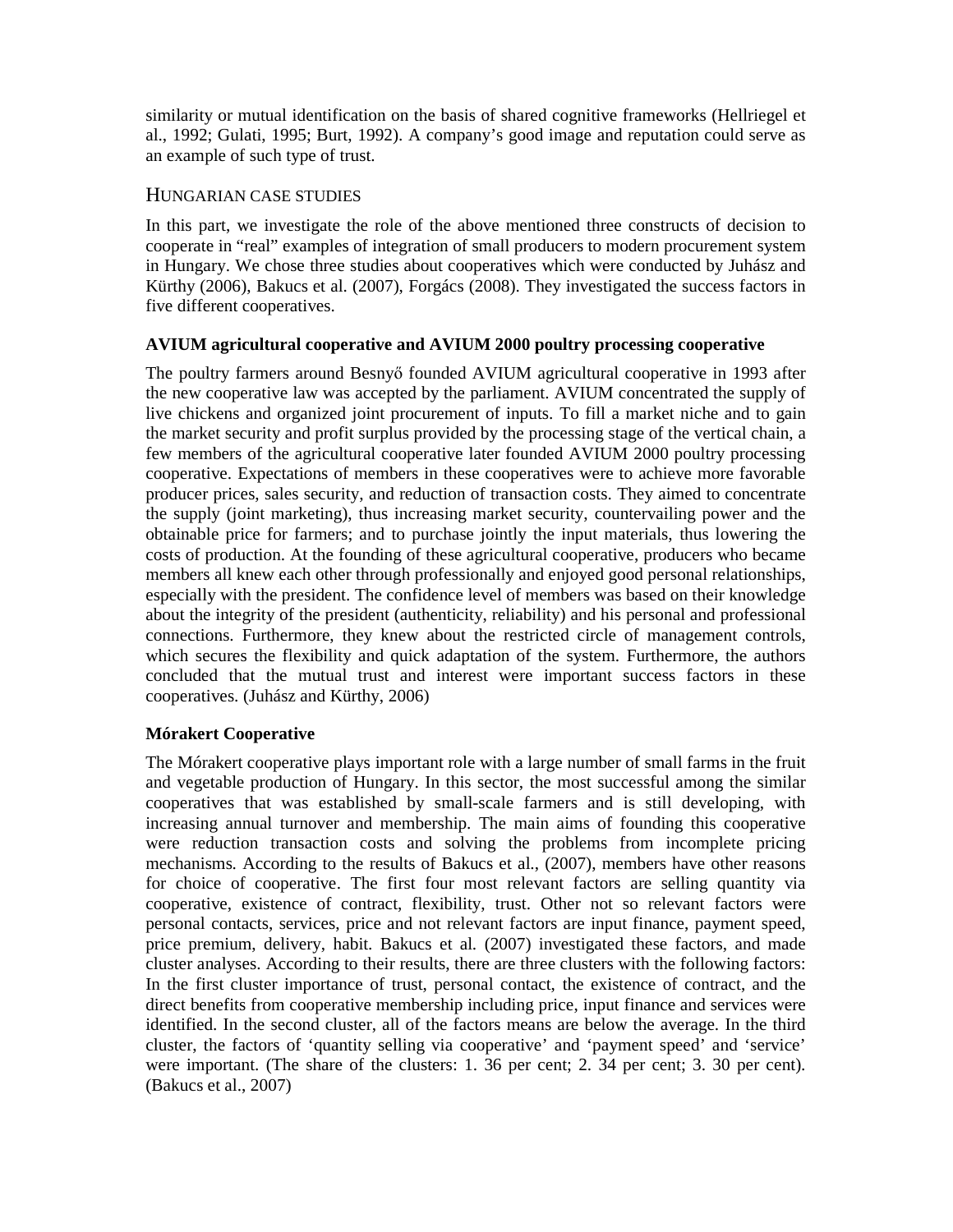# **Béke Cooperative**

The Béke Co-op is a traditional production cooperative, was founded in 1955, by the poorest peasants in the town. During transition to a market system, the president was replaced by a new one in 1990. The level of trust between the former and the new president and between them and most of the members was high; therefore the members did not want to break up the cooperative community that they built up together over the years. They strongly believed in cooperation because of the achieved successful developments. (Forgács, 2008)

# **Hajdú gazdák Cooperatives**

Farmer' Club was founded in 1993, with the aims of representing producers' interests, improving the skills of producers, developing quality of products, and increasing quantity of selling. The member of Farmer's Club established the Hajdú Purchasing and Marketing Cooperative (PMCH) in 1996, to gather and share information, to purchase inputs jointly and to improve marketing of products. Later, in 1999, they changed to Hajdú gazdák Purchasing and marketing cooperatives (PMCHG) to access additional government support. Members with significant individual professional experience, adjust their actions to reduce transaction costs. (Forgács, 2008)

# **Conclusion**

It is observable that each cooperative was established because members expected to reduce transaction costs. Most of them also aimed to create sales security and other different objectives created in the new business environment.

# *Insert Table 2 around here*

They were able to cooperate even though they might have had bad experiences with cooperatives. They could garner enough certainty in the possibilities of cooperatives; however, their confidence has different bases. Most likely the knowledge about ability of cooperative leaders and management control helped them in decision to cooperate or not. In other cases the inviduals' professional experiences provided certainty in each other.

It is observable that members' expectations and sources of gaining confidence are different even in the same cooperative. We assume that members of Mórakert, in the first cluster, probably had worse experience in the past and needs higher level of confidence in transactions. That is why for them the trust level, personal contacts and good contracts are the most important factors in the decision to cooperate. Contrarily members, in the third cluster, probably have better experience in the past, they do not need so high level of certainty. We also assume that trust in the ability of cooperative leaders and the filter rules applied to potential members are more important factors in the decision to cooperate for members of the first cluster while the strict coordination of the required quality and quantity of products has bigger importance in the decision to cooperate in case of members in the third cluster.

Such knowledge and experiences might be integrated into their level of general cooperativeness by increasing level of mutual trust with members and with leaders. Like in case of both Béke Cooperative and Hajdú gazdák Cooperative where members in emphasized the importance of the duration of personal relationships among members and the importance of trust. However, in PMCHG, members had higher level of trust with business partners while in Béke coop members had higher level of trust in formal institutions (Forgács, 2008).

Thus, it is observable that these cooperatives are operating well after the bad experience in their history. The role of expectation and perceived certainty are the most important factors that can improve the general cooperativeness.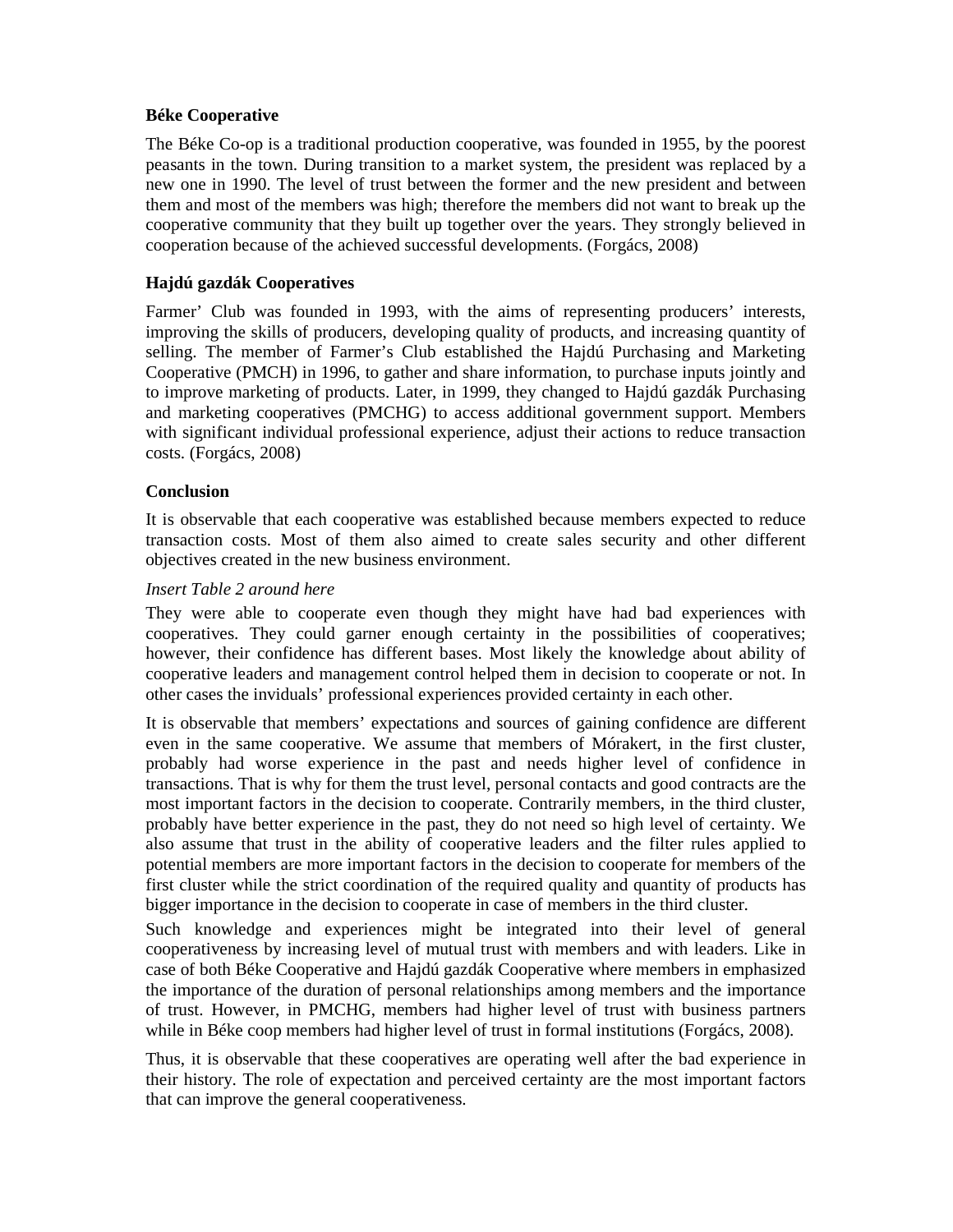### **SUMMARY**

For many years it has been observable that in the agri-food businesses there is an ongoing request in efficiency gains and quality enhancement by the alignment of actions of all players of food chains. Hence, strictly coordinated chain organizations evolved and consequently supply chain networks have emerged. Taking into account agricultural production characteristics, most often supply chain networks are still composed of many farmers. This in turn, leads to horizontal cooperation on the farm level. In general, authors found that cooperation can fail due to lack of trust between chain network members, lack of understanding of the benefits of collaboration, and lack of strategic vision. But successful collaboration can be developed if certain conditions are enhanced, for example, if members have enough level of certainty and clear expected benefits from cooperation. Therefore in this work, we introduced preliminary ideas about mechanisms in the decision to cooperate. In order to understand it better, we have distinguished trust from other similar constructs like cooperativeness, confidence, and expectation. Furthermore, the bases of these constructs are also analyzed. Elaborating cases studies about Hungarian cooperatives, conducted by Juhász and Kürthy (2006), Bakucs et al. (2007), Forgács (2008), it is observable that (table 2) the main expectations are to secure the market and decrease transaction costs. In addition, these cooperatives could be established, because of the significant confidence level of members. Their confidence based on their experience with other members and/or the leader, on the clear rules, and on knowledge about members' mutual interest. We can also observe that trust in the leader of the cooperatives can be integrated into the confidence and cooperativeness of the members. So we can see that due to verticalisation as well as due to the huge number of small producers, the idea of forming horizontal co operations (i.e. cooperatives) can and must be taken into the context of transition countries.

### **REFERENCES**

- Andaleeb, S. S. (1996): "An experimental investigation of satisfaction and commitment in marketing channels: the role of trust and dependence". *J. Retailing* 72. 77-93.
- Bakucs, L. Z., I. Fertő, G. G. Szabó (2007): "Innovative Practice Hungary: Mórakert Cooperative". Institute of Economics in Hungarian Academy of Sciences.
- Belaya, V., T. Török, J. Hanf (2008): "Recognizing the Links between Power and Trust in Managing Supply Chain Relationships". XII Congress of the European Association of Agricultural Economics, Gent, Belgium.
- Burr, B. (1999): "Koordination durch Regeln in selbstorganisierenden Unternehmensnetzwerken". *Zeitschrift für Betriebswirtschaft* 69.10. 1159-1179.
- Burt, R. (1992): "Structural Holes: The Social Structure of Competition". Cambridge, Mass, *Harvard University Press*
- Carson, S. J., A. Madhok, R. Varman, G. John (2003): "Information Processing Moderators of the Effectiveness of Trust-Based Governance in Interfirm R&D Collaboration". *Organization Science* 14. 1. 45-56.
- Child, J. and G. Möllering (2003): "Contextual Confidence and Active Trust Development in the Chinese Business Environment". *Organization Science* 14.1. 69–80.
- Combs, J. G. and D. J. Ketchen (1999): "Explaining Interfirm Cooperation and Performance: Toward a Reconciliation of Predictions from the Resource-Based View and Organizational Economics". Strategic Management Journal 20. 9. 867-888.
- Crosby, L.A., K.R. Evans, D. Cowles (1990): "Relationship Quality in Services Selling: An Interpersonal Influence Perspective". *J. Marketing* 54. 68-81.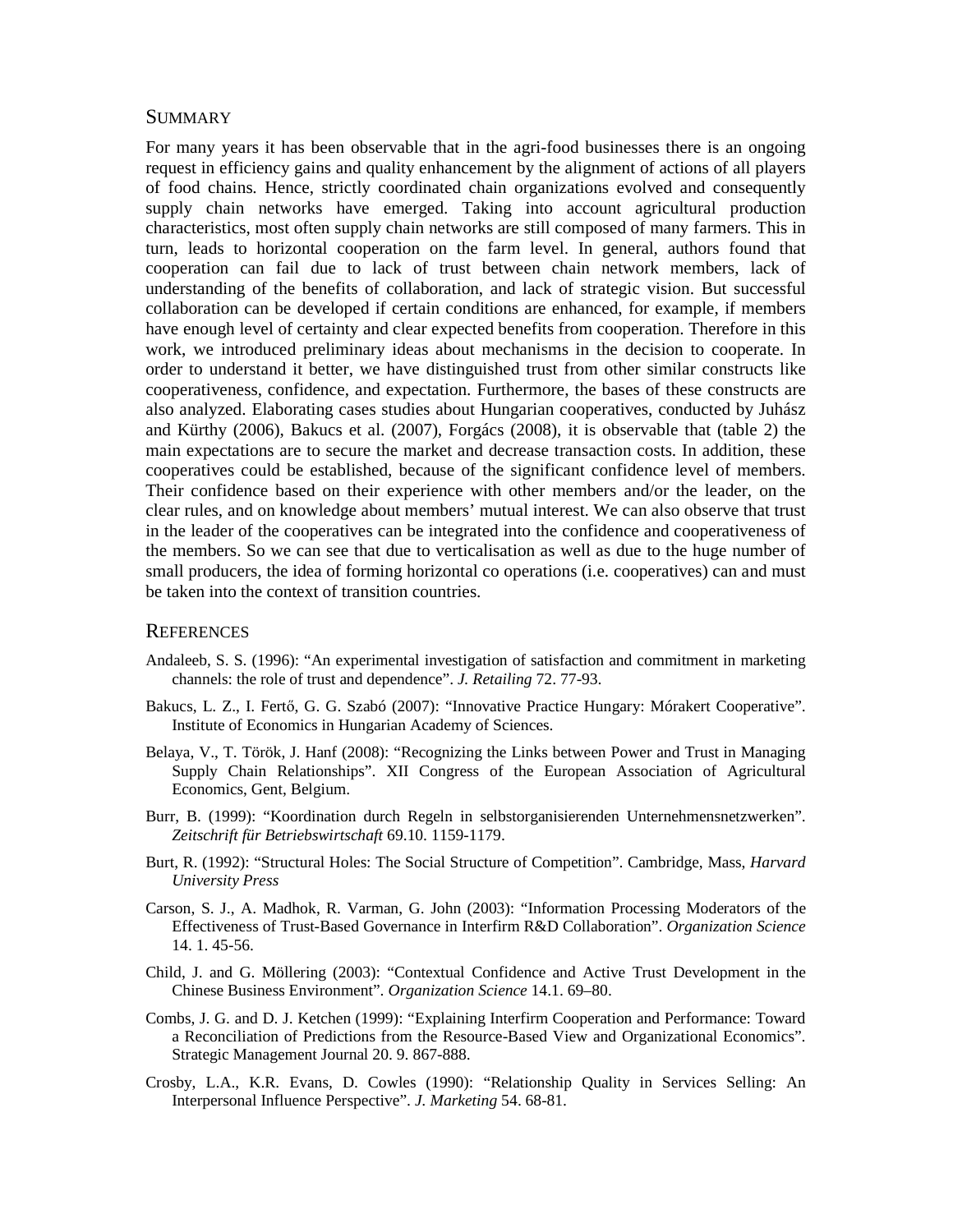- Csáki Cs. and Cs. Forgács (2008): "Restructuring market relations in food and agriculture of Central and Eastern Europe - Impacts upon small farmers". Observations on Regional Level. In Regional Outcome. Central and Eastern Europe. (Eds.) 29-51.
- Das, T. K. and B.-S. Teng (1998): "Between Trust and Control: Developing Confidence in Partner Cooperation in Alliances". *The Academy of Management Review* 23.3. 491-512.
- Dawes, R. M. (1980): "Social dilemmas". *Annual Review of Psychology* 31. 169-193.
- Dyer, J.H. and W. Chu (2003): "The role of trustworthiness in reducing transaction costs and improving performance: Empirical evidence from the united states, Japan and Korea". *Organization Science* 14.1. 57–68.
- Earle, T. C. and M. Siegrist (2008): "On the Relation Between Trust and Fairness in Environmental Risk Management". *Risk Analysis* 28.5. 1395-1413.
- Echols, A. and W. Tsai (2005): "Niche and performance: The moderating role of network embeddedness". *Strategic Management Journal* 26. 219-238.
- Fertö I. and G. G. Szabó (2002): "Vertical Co-ordanitaion in Transition Agriculture: a Hungarian Cooperative Case Study". Institute of Economics Hungarian Academy of Sciences. KTK/IE Discussion Papers
- Forgács, Cs. (2008): "Leadership and importance of social capital in cooperatives during transition: A case study of two cooperatives". *Journal of Rural Cooperation* 36.1. 57-72.
- Gambetta, D. (1988): "Can we trust trust?". In D. Gambetta (Ed.), Trust: Making and breaking cooperative relations: 213- 237. New York: Basil Blackwell.
- Golden, B. R. and E. J. Zajac (2001): "When will boards influence strategy? Inclination + Power = Strategic Change". *Strategic Management Journal* 22. 1087–1111.
- Gulati, R. (1995): "Does familiarity breed trust? The implications of repeated ties for contractual choice in alliances". *Academy of Management Journal* 38. 85-112.
- Gulati, R. and J. A. Nickerson (2008): "Interorganizational Trust, Governance Choice, and Exchange Performance". *Organization Science* 19.5. 688–708.
- Gulati, R., P. R. Lawrence, P. Puranam (2005): "Adaption in vertical relationships: Beyond incentive conflict". *Strategic Management Journal* 26. 415–440.
- Gundlach, G. T., R. S. Achrol, J. T. Mentzer (1995): "The Structure of Commitment in Exchange". *The Journal of Marketing* 59.1. 78-92.
- Hanf, C-H. (2000): "Wettbewerbsfähigkeit und Unternehmertum in der Land- und Ernährungswirtschaft". Schriften der Gesellschaft für Wirtschafts- und Sozialwissenschaften des Landbaues e.V., Bd. 36. 265-271.
- Hanf, C-H. and K. Drescher (1994): "Der Einfluß von Verbraucherverhalten, Produktqualität und technischem Fortschritt auf vertikale Koordination im Nahrungsmittelsektor". *Agrarwirtschaft* 43.12. 423-430.
- Hanf, J. and C-H. Hanf (2007): "Does food quality management create a competitive advantage?" In: THEUVSEN, L./ SPILLER, A./ PEUPERT, M./ JAHN, G. (Eds.) Quality management in food chains. Wageningen Academic Publishers, 489-502.
- Hanf, J. and E. Schweickert (2007): "How to deal with member heterogeneity Management implications". S.40-48.
- Hanf, J. and K. Dautzenberg (2006): "A theoretical framework of management". *Journal on Chain and Network Science* 6. 79-94.
- Hanf, J. and R. Kühl (2004): "Strategy focussed Supply Chain Networks". In: Bremmers / Omta / Trienekens / Wubben (eds.) "Dynamics in Chain and Networks". Wageningen Academic Publishers 104-110.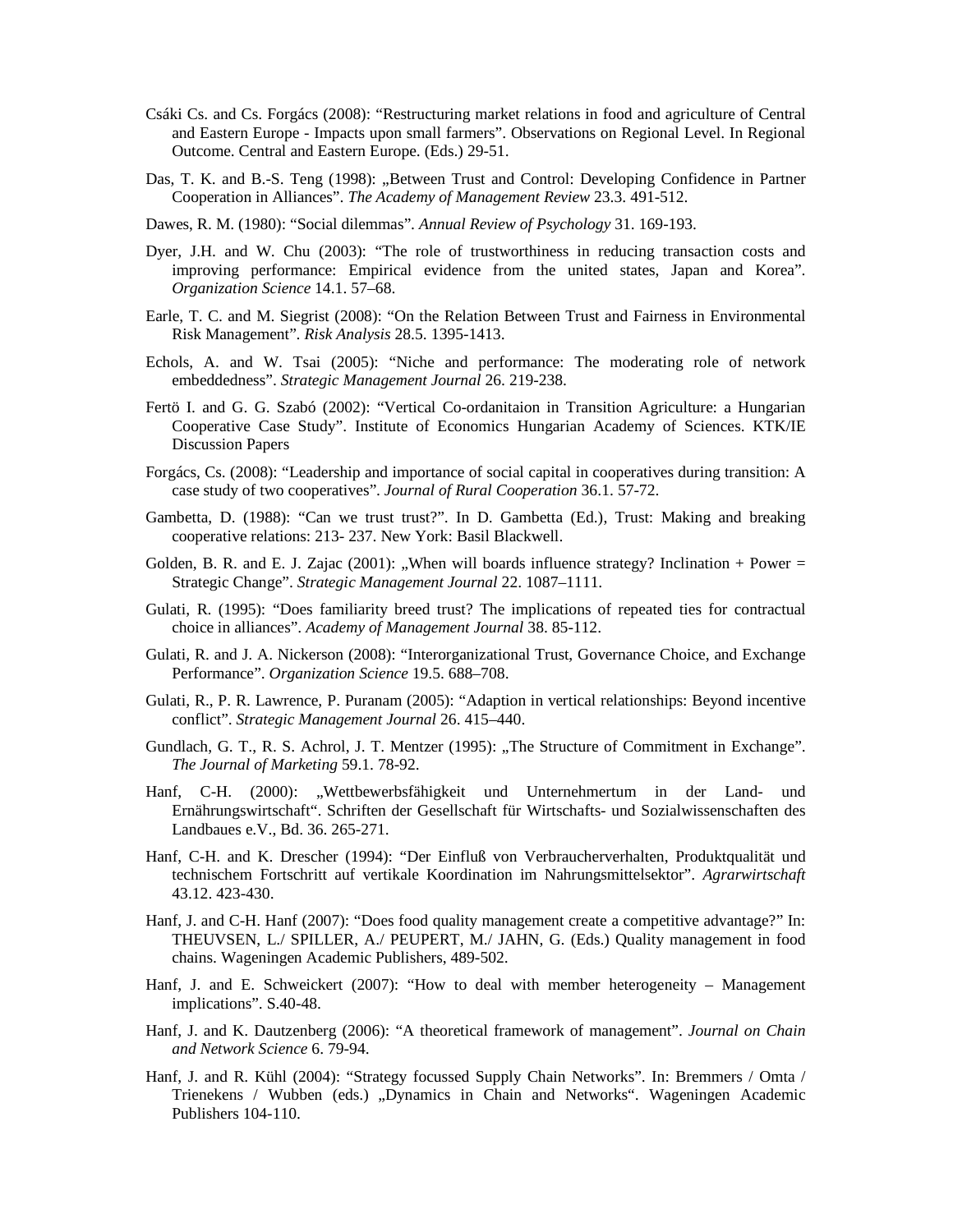- Heide, J. B. and A. S. Miner (1992): "The Shadow of the Future: Effects of Anticipated Interaction and Frequency of Contact on Buyer-Seller Cooperation". *The Academy of Management Journal* 35.2. 265-291.
- Hellriegel, D., J.W. Slocum, R. W. Woodman (1992): "Organizational Behavior". West Publishing Company, St. Paul.
- Inkpen, A. C.  $(2000)$ : "Research notes and communications A note on the dynamics of learning alliances: Competition, cooperation, and relative scope". *Strategic Management Journal* 21. 775- 779.
- Jones, G. R. and J. M. George (1998): "The Experience and Evolution of Trust: Implications for Cooperation and Teamwork" *The Academy of Management Review.* 23.3. 531-546.
- Juhász A., A. Kürti, A. Seres, M. Stauder (2008): "Effect of commerce concentration on the small scale production and the adaptation of the small-scale vegetable and fruit producers". Mőhelytanulmányok. MT-DP – 2008/2 *MTA Közgazdaságtudományi Intézet*
- Juhász, A. and Gy. Kürthy (2006): "AVIUM agrigcultural cooperative and AVIUM 2000 poultry processing cooperative: successful cooperatives in the Hungarian poultry sector". Agricultural Research Institute. Hungary. *www.regoverningmarkets.org.*
- Kor, Y. Y. (2006): "Direct and interaction effects of top management team and board compositions on R&D investment strategy". *Strategic Management Journal* 27. 1081-1099.
- Laaksonen, T., T. Jarimo, H. I. Kulmala (2008): "Cooperative strategies in customer–supplier relationships: The role of interfirm trust". *International Journal of Production Economics*
- Larson, A. (1992): "Network dyads in entrepreneurial settings: a study of governance of exchange relationships". *Administrative Science Quarterly* 37. 76-104.
- Lazzarini, S. G., G. J. Miller, T.R. Zenger (2008): "Dealing with the Paradox of Embeddedness: The Role of Contracts and Trust in Facilitating Movement Out of Committed Relationships". *Organization Science* 19.5. 709–728.
- Lazzarini, S., F. Chaddad, M. Cook (2001): "Integrating Supply Chain and Network Analysis: The Study of Netchains". *Journal on Chain and Network Science* 1.1. 7-22.
- Lewicki, R. J., D. J. McAllister, R. J. Bies (1998): "Trust and Distrust: New Relationships and Realities". *The Academy of Management Review* 23.3. 438-458.
- Lewicki, R.J. and B. B. Bunker (1996): "Developing and Maintaining Trust in Work Relationships". In: Kramer / Tyler (eds.) "Trust in Organizations: Frontiers of Theory and Research". Thousand Oaks, CA: SAGE Publications 114-139.
- Lindgreen, A., R. Palmer, J. Trienekens (2005): "Relationships within the supply chain: A case study". *Journal on Chain and Network Science 5*
- Luo Y. (2002): "Contract, Cooperation, and Performance in International Join Ventures". Strategic Management Journal 23. 903–919.
- Mayer, R. C., J. H. Davis, F. D. Schoorman (1995): "An integrative model of organizational trust". *Academy of Management Review* 20. 709-734.
- Mcallister, D. J. (1995): "Affect- and cognition-based trust as foundations for interpersonal cooperation in organizations". *Academy of Management Journal* 38. 24-59.
- McEvily, B., V. Perrone, A. Zaheer (2003): "Trust as an Organizing Principle". *Organization Science* 14.1. 91-103.
- McKnight, D. H., L. L. Cummings, N. L. Chervany (1998): "Initial Trust Formation in New Organizational Relationships". *The Academy of Management Review* 23.3. 473-490.
- Menard, C. and P.G. Klein (2004): "Oranizational Issues in the Agrifood Sector: Toward a Comparative Approach". *American Journal of Agricultural Economic* 86. 750-755.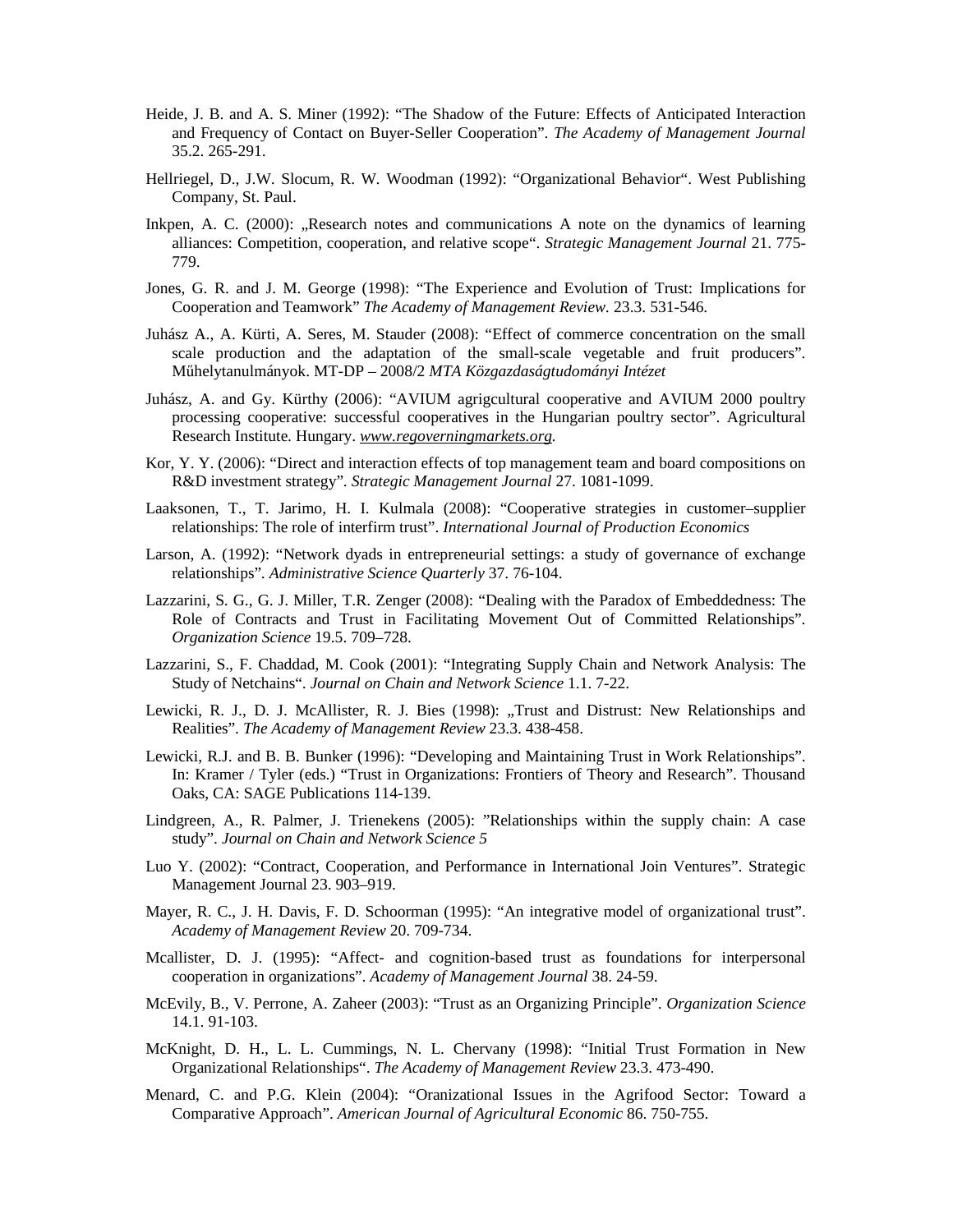- Mentzer, J. T., J. William, J. S DeWitt, S. Keebler, N. Min, W. Nix, C. D. Smith, Z. G. Zacharia (1999): "What is Supply Chain Management?". Unpublished Working Paper. The University of Tennessee, Knoxville, TN.
- Mentzer, J. T., S. Min, Z. G. Zacharia (2000): "The Nature of Interfirm Partnering in Supply Chain Management". *Journal of Retailing* 76.4. 549-568.
- Moorman, C., R. Deshpandé, G. Zaltman (1993): "Relationships between providers and users of market research: the role of personal trust". Working Paper Series, Cambridge, Massachusetts, Marketing Science Institute.
- Moran, P. (2005): "Structural vs. relational embeddedness: Social capital and managerial performance". *Strategic Management Journal* 26. 1129–1151.
- Morgan, R.M. and S.D. Hunt (1994): "The commitment-trust theory of relationship marketing". *J. Marketing* 58. 20-38.
- Ng, D., S. Sonka, R. Westgren (2003): "Co-evolutionary Processes in Supply Chain Networks". *Journal on Chain and Network Science* 3.1. 45–58.
- Nooteboom, B., H. Berger, N. Noorderhaven (1997): "Effects of trust and governance on relational risk". *Academy of Management Journal* 40. 308-338.
- Nygaard, A. and R. Dahlstrom (2002): "Role Stress and Effectiveness in Horizontal Alliances". *Journal of Marketing* 66. 61–82.
- Obersojer, T. and H. Weindlmaier (2006): "About the Preparedness of Dairy Companies for ECR". In: Bijman, J., S.W.F Omta, J.H. Trienekens, J.H.M Wijnands, E.F.M. Wubben (eds.). International agri-food chains and networks. Wageningen Academic Publishers 151-161.
- Omta, A. W. F., J. H. Trienekens, G. Beers (2001): "Chain and network science: A research framework". *Journal on Chain and Network Science* 1.1. 1-6.
- Ouchi, W.G. (1980): "Markets, Bureaucracies, and Clans". *Administrative Science Quarterly* 25. 129- 141.
- Perrone, V., A. Zaheer, B. McEvily (2003): "Free to Be Trusted? Organizational Constraints on Trust in Boundary Spanners". *Organization Science* 14.4. 422-439.
- Picot, A., R. Reichwald, R.T. Wigand (2001): "Die grenzenlose Unternehmung". Gabler Verlag, 4. Aufl. 316-319.
- Poppo, L. and T. Zenger (2002): "Do Formal Contracts and Relational Governance Function as Substitutes or Complements?". *Strategic Management Journal* 23.8. 707-725.
- Ring, P. S. and A. H. Van De Ven (1992): "Structuring Cooperative Relationships between Organizations". Strategic Management Journal 13. 7. 483-498.
- Ring, P. S. and A. H. Van de Ven (1992): "Structuring cooperative relationships between organizations". *Strategic Management J*. 13. 483-498.
- Ross, W. H. and D. E. Conlon (2000): "Hybrid Forms of Third-Party Dispute Resolution: Theoretical Implications of Combining Mediation and Arbitration". The Academy of Management Review 25. 2. 416-427.
- Rothaermel, F. T. (2001): "Research note Incumbent's Advantage Through Exploiting Complementary Assets via Interfirm Cooperation". Strategic Management Journal 22. 687–699.
- Seligman, A. B. (1998): "Trust and Sociability: On the Limits of Confidence and Role Expectations". *American Journal of Economics and Sociology* 57.4. 391-404.
- Shan, W., G. Walker, B. Kogut (1994): "Interfirm Cooperation and Startup Innovation in the Biotechnology Industry". Strategic Management Journal 15. 5. 387-394.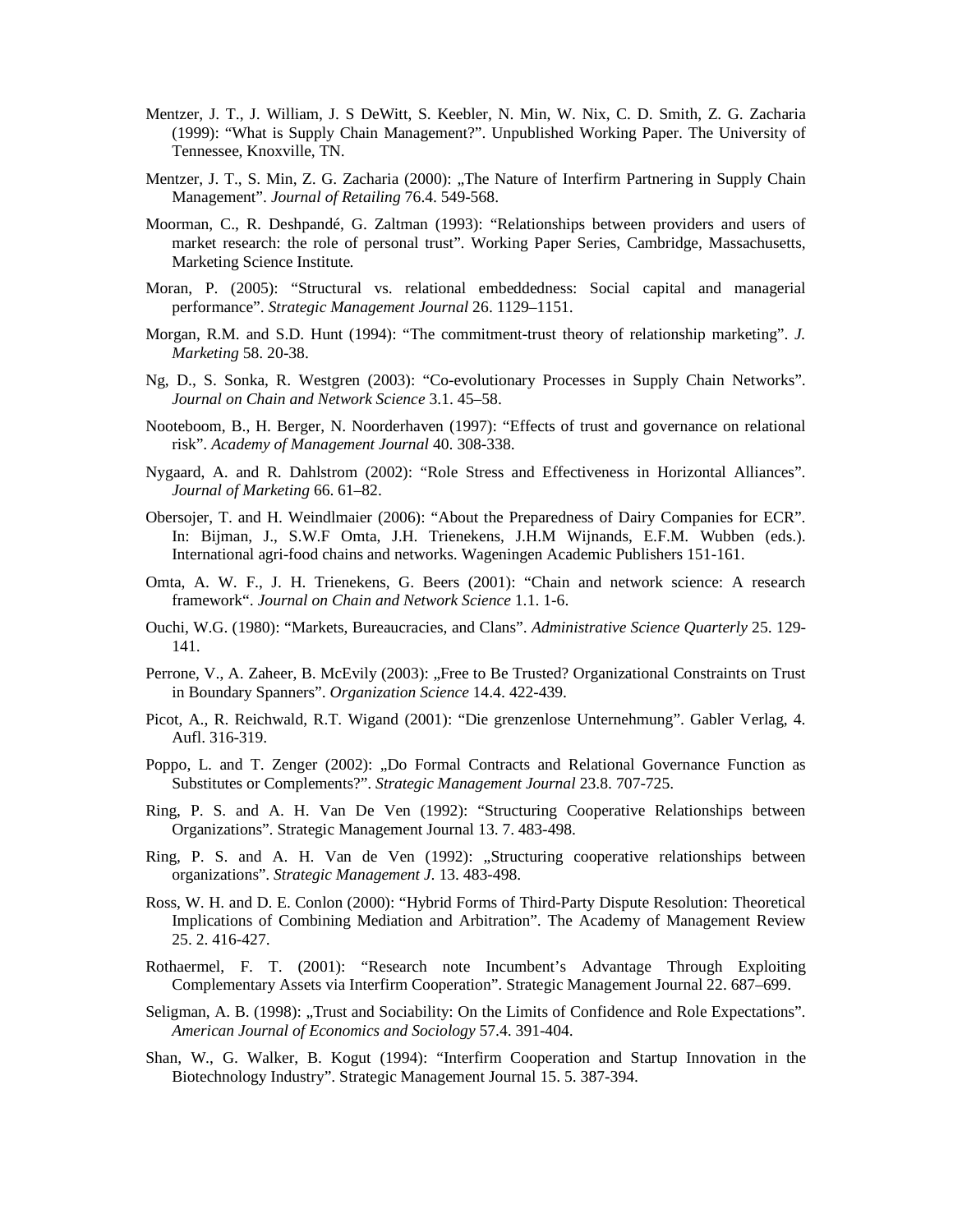- Shankar, G. (1994): "Determinants of Long-Term Orientation in Buyer-Seller Relationships". The *Journal of Marketing* 58.2. 1-19.
- Shapiro, S. P. (1987): "The social control of impersonal trust". *American Journal of Sociology* 93. 623-658.
- Shaw, J. D, N. Gupta, J. E. Delery (2000): "Research Notes and Communications Empirical Organizational-Level Examinations of Agency and Collaborative Predictions of Performance Contingent Compensation". Strategic Management Journal 21. 611–623.
- Siegrist, M., T. C. Earle, H. Gutscher (2003): "Test of a Trust and Confidence Model in the Applied Context of ElectromagneticField (EMF) Risks". *Risk Analysis* 23.4. 705-716.
- Smith, K. G., S. J. Carroll, S. J. Ashford (1995): "Intra- and Interorganizational Cooperation: Toward a Research Agenda". *The Academy of Management Journal* 38. 1. 7-23.
- Srivastava, R. (1999): "Transaction in the International Pork Industry". Policy Branch, Ottawa, Ontario, Economic and Policy Analysis Division.
- Theuvsen, L., (2004): "Transparency in netchains as an organizational phenomenon: exploring the role of interdependencies". *Journal on Chain and Network Science* 4. 125-138.
- Urlings, H. A. P., P. Walstra, G. M. L. Tacken (2000): "Marktgericht werken in de varkensvleesketen". Presentation at Veehouderijsystemen van de toekomst. 20 April, Utrecht, www. vsys.nl.
- White, S. and S. Siu-Yun Lui (2005): "Distinguishing costs of cooperation and control in alliances". *Strategic Management Journal* 26. 913-932.
- Whitener, E. M., S. E. Brodt, M. A. Korsgaard, J. M. Werner (1998): "Managers as Initiators of Trust: An Exchange Relationship Framework for Understanding Managerial Trustworthy Behavior". *The Academy of Management Review* 23.3. 513-530.
- Williams, M. (2001): "In whom we trust: Group membership as an affective context for trust development". *Acad. Management Review* 26. 377-396.
- Williamson, E. (1993): "Calculativeness, trust, and eco- nomic organization". *Journal of Law and Economics* 34. 453-502.
- Woolthuis, R.K., B. Hillebrand, B. Nooteboom (2002): "Trust and Formal Control in Interorganisational Relationships". Erasmus Research Institute of Management (ERIM)
- Zaheer, A. and G.G. Bell (2005): "Benefiting from network position: firm capabilities, structural holes, and performance". *Strategic Management Journal* 26. 809-825.
- Zaheer, A., B. McEvily, V. Perrone (1998): "Does trust matter? Exploring the effects of interorganizational and interpersonal trust on performance". *Organization Science* 9. 2. 141–159.
- Zucker, L. G. (1986): "Production of trust: Institution a sources of economic structure". 1, 840-1920. BarryM. Staw and L. L. Cummings, eds. Research in Organizational Behavior. 8, JAI Press, Greenwich, T, 53-111.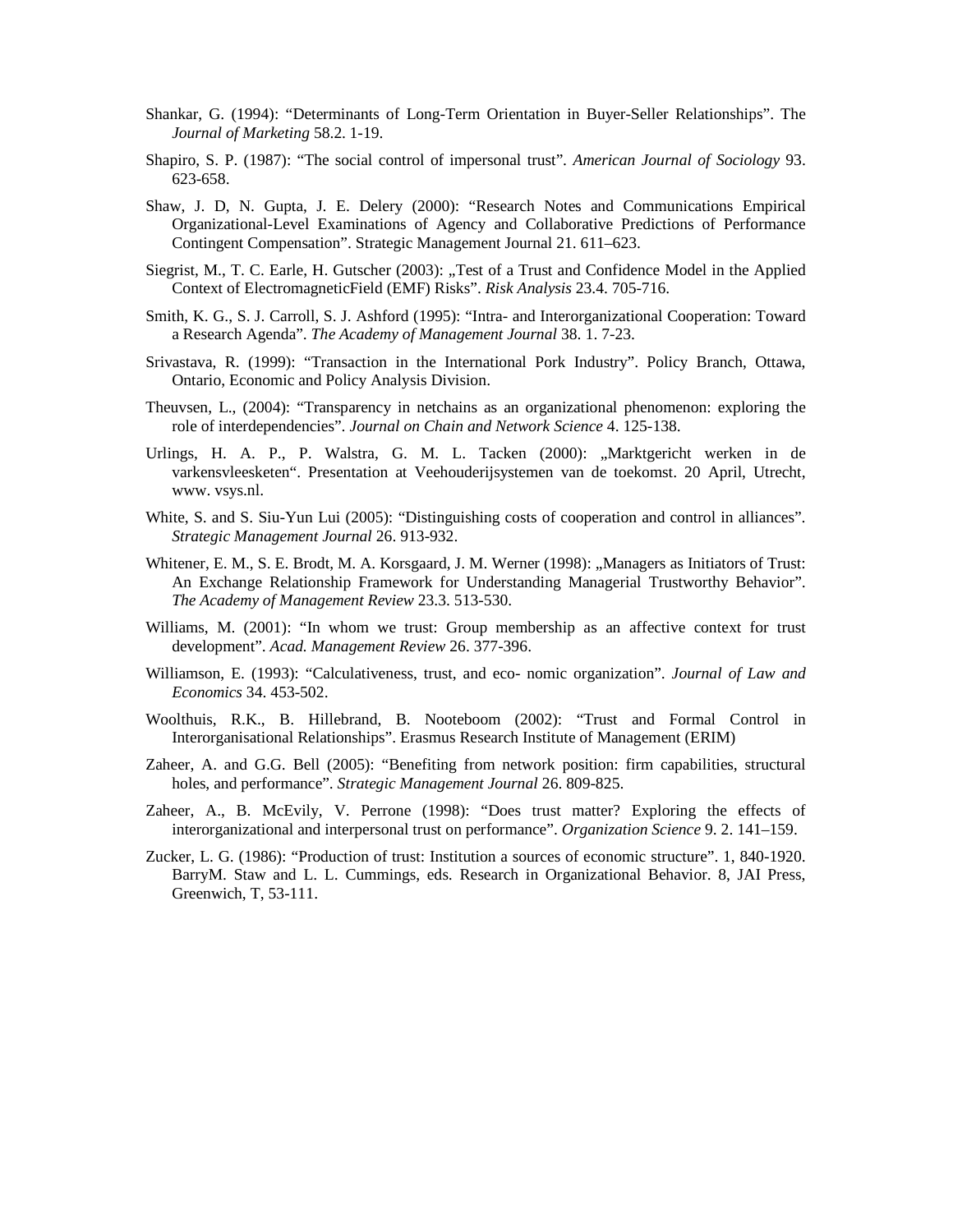# APPENDIX A

# **Bases of confidence**

| Experience based confidence                                                                                                                                                     | Knowledge based confidence                                                                                                                                                                                |  |  |
|---------------------------------------------------------------------------------------------------------------------------------------------------------------------------------|-----------------------------------------------------------------------------------------------------------------------------------------------------------------------------------------------------------|--|--|
| Close and trusting relations (Moran,<br>2005)                                                                                                                                   | Clearly defined role responsibilities<br>(Nygaard and Dahlstrom, 2002)                                                                                                                                    |  |  |
| Satisfaction with past outcomes<br>indicates equity in the exchange<br>(Ganesan, 1994)<br>If the partner firm fulfills positive<br>expectations (Gulati and Nickerson,<br>2008) | Shared experience (Kor, 2006)<br>$\overline{\phantom{a}}$<br>Clarified expectations (Nygaard and<br>$\blacksquare$<br>Dahlstrom, 2002)<br>Rich experience of older executives<br>(Golden and Zajac, 2001) |  |  |
| Experience or evidence (Earle and<br>Siegrist, 2008)                                                                                                                            | Formal mechanisms of coordination<br>(Gulati et al., 2005)                                                                                                                                                |  |  |
| Past performance (Siegrist et al.,<br>2003; Earle and Siegrist, 2008)<br>Over time, as the parties gain                                                                         | Informal organization, such as shared<br>$\blacksquare$<br>experience, culture, leadership,<br>norms, and precedent (Gulati et al.,<br>2005)                                                              |  |  |
| confidence in each other (McEvily et                                                                                                                                            | Control (Das and Teng, 1998)                                                                                                                                                                              |  |  |
| al., 2003)                                                                                                                                                                      | Sharing of values (Jones and George,<br>$\overline{a}$<br>1998; Earle and Siegrist, 2008)                                                                                                                 |  |  |
|                                                                                                                                                                                 | Defining system of role expectations<br>(Perrone et al., 2003)                                                                                                                                            |  |  |
|                                                                                                                                                                                 | Reciprocal or joint commitment<br>inputs (Gundlach et al., 1995)                                                                                                                                          |  |  |
|                                                                                                                                                                                 | Institutions designed to constrain<br>$\frac{1}{2}$<br>future performance (e.g., evidence,<br>regulations, rules and procedures,<br>indicators of competence, etc.) (Earle<br>and Siegrist, 2008)         |  |  |

Table 1.: Bases of confidence